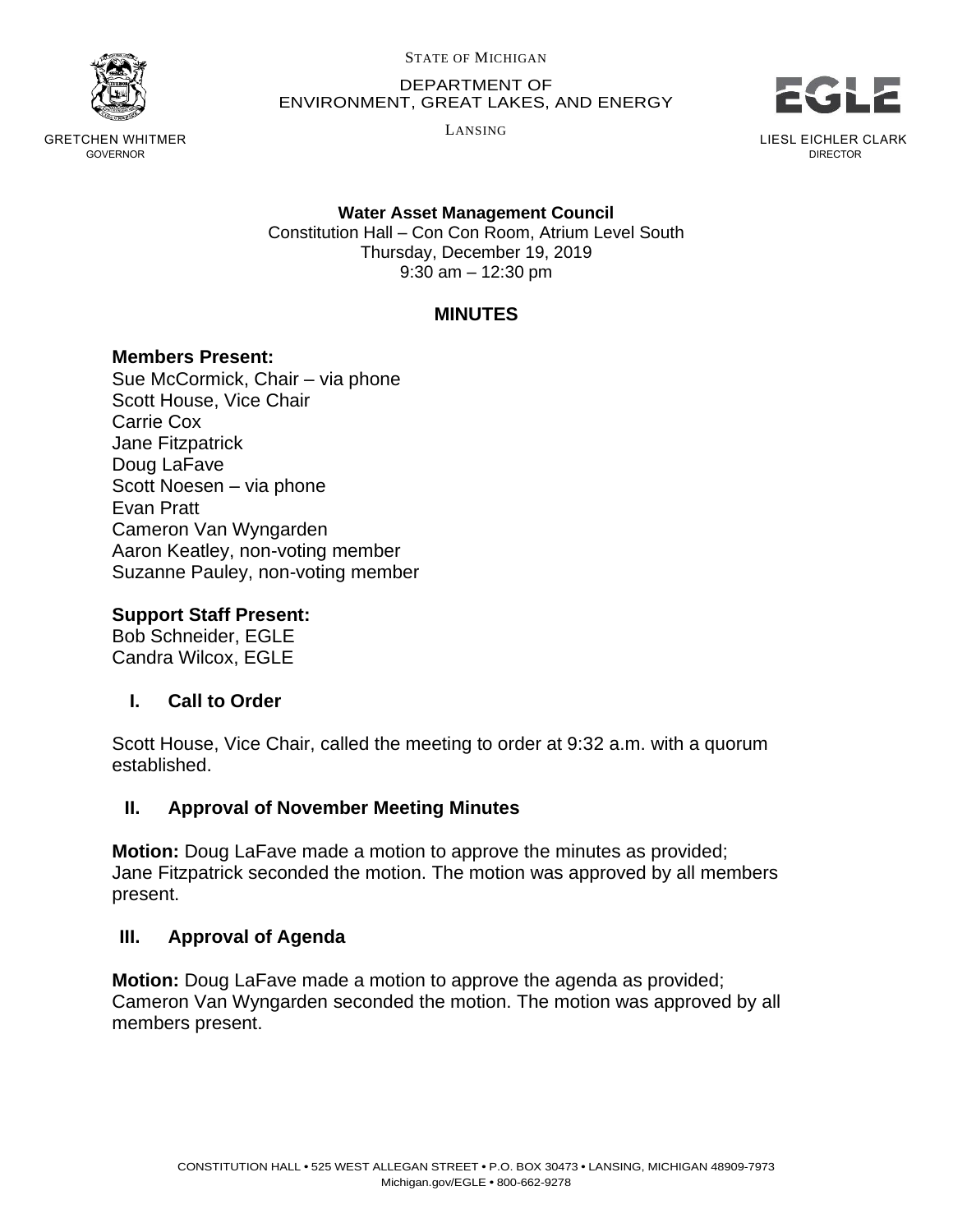#### **IV. Public Comment**

Dan Faulkner, Village of Lawrence, was in attendance to see what is on the horizon for small communities.

### **V. Introduction of new WAMC member**

Jane Fitzpatrick's term was extended; new member, Randy Scott, represents those with experience.

### **VI. Disadvantaged determination for Otsego Township**

Otsego applied for a drinking water contamination remediation grant and requested a waiver of the match requirement. The Township does not meet the disadvantaged criteria established under the State Revolving Fund Programs (SRF).

Sue expressed concern with the 120% number in SRF as other programs use 150%. The SRF criteria is established in state statute. Need to look at this type of criteria moving forward. The WAMC asked that the subgroup work on the criteria.

**Motion:** Doug LaFave made a motion to deny Otsego's waiver based on the existing criteria; Cameron Van Wyngarden seconded the motion. The motion was approved by all members present.

#### **VII. WAMC template update**

Bob Schneider provided an update on the WAMC template. The template guidelines will have a detailed explanation on what the questions are asking and how to best answer. The intention is that all the questions should be answered but may have to have not applicable for some questions, especially those that have stormwater assets. The template letter will be reviewed at the WAMC meeting in January.

#### **VIII. EGLE Budget process related to WAMC**

Amy Epkey, EGLE Senior Deputy Director, provided a budget update. EGLE received \$105 million for water infrastructure funding in the 2020 budget and is establishing appropriate processes in place for the distribution of the money. EGLE is working with the Governor's Office and the State Budget Office on the 2021 budget.

The WAMC members expressed concern on the lack of funding and the resources to support the Council.

# **IX. Definitions and Standards Subgroup Update**

There is no update at this time.